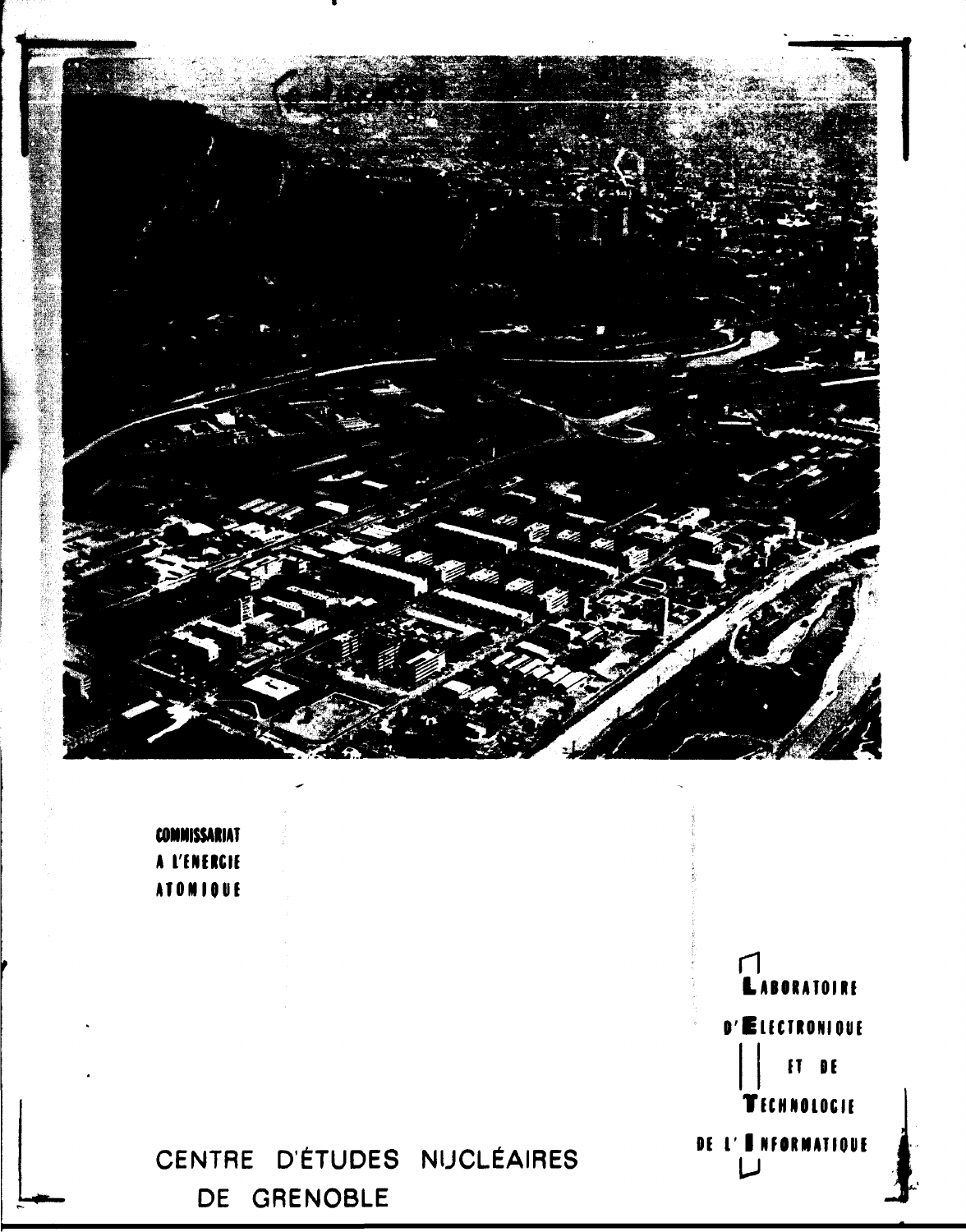**CE.A . -** C.E.N-G **Grenoble l e 12 Septembre 1978** 

**الاست** 

 $\overline{\phantom{a}}$ 

 $\widehat{\beta}_{\alpha}$ 

**LABORATOIRE D'ELECTRONIQUE ET DE TECHNOLOGIE DE L'INFORMATIQUE** 

-----

Laboratoire de Microélectronique **International Conference on Ion Beoa Nodificotion p hysiqu <sup>e</sup> of Moteriol». Budapest, Hongrie, 4-9 septeabre 1978. CEA-CONF-4444** 

> **HIGH DOSE IMPLANTATIONS OF ANTIMONY FOR BURIED LAYER APPLICATIONS**  J.P.GAILLIARD - M. DUPUY - M. GARCIA J.C. ROUSSIN - M. ROCHE  $\clubsuit$

---------

\* Sescosem. St Equève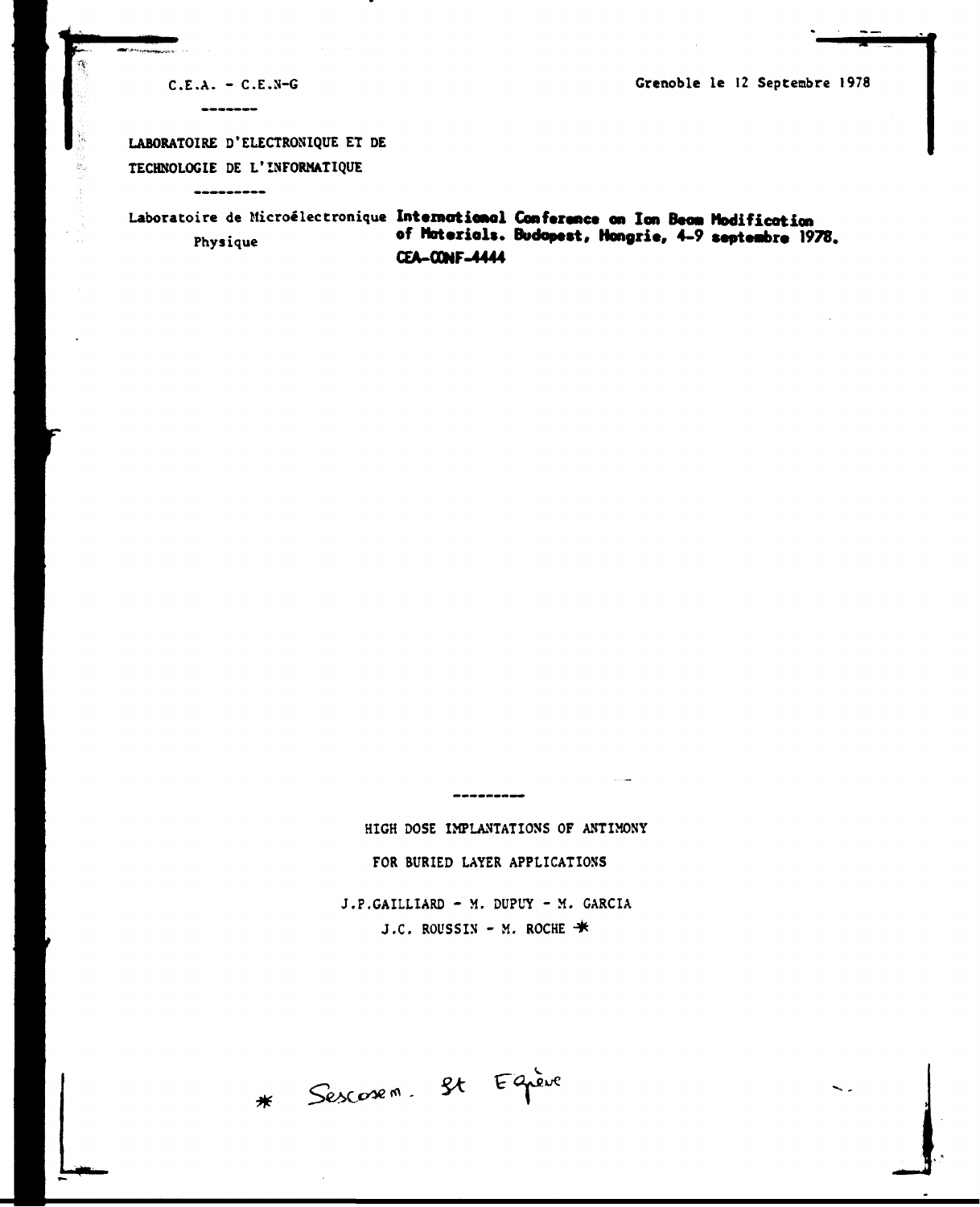**RESr-ÎK** 

**HIGH DOSE IMPLANTATION'S OF ANTIMONY FOR SURIED LAYER APPLICATIONS** 

**J.P. GAILLIARD - M. DUPUY - M. GARCIA - M. ROCHE** 

------------

**We have studied electrical and physical properties of high dose plantations of antimony in silicon for use in buried layer applications.** 

The results have been obtained both on <III > and <IOO > oriented silicon **fers. Following implantations which lead to amorphization we perform an annealing 600<sup>8</sup> C for 10 mn in order to recrystallize the layer. The observed electrical**  operties ( $\mu$ , R) show that the concentration of electrically active antimeny ions **greater than that predicted from the solubility of antimony in silicon. Further nealing (in the range 1050\*C - I200'C) induces : firstly a precipitation of the and secondly a diffusion and dissolution of the precipitates. There is a fferent evolution of the defects in the <lll >and <I00>silicon slices.** 

**T.E.M. reveals no defects in the <100> wafers after one hour annealing 1200\*C, whereas defects and twins remain in <lll> wafers.** 

**Having obtained the evolution of R with time and température ve have ien determined the implantation and annealing conditions which lead to the low sistivity (R » 10 ) needed for buried layer applications. Results with very ;ny industriatly made devices will be discussed.**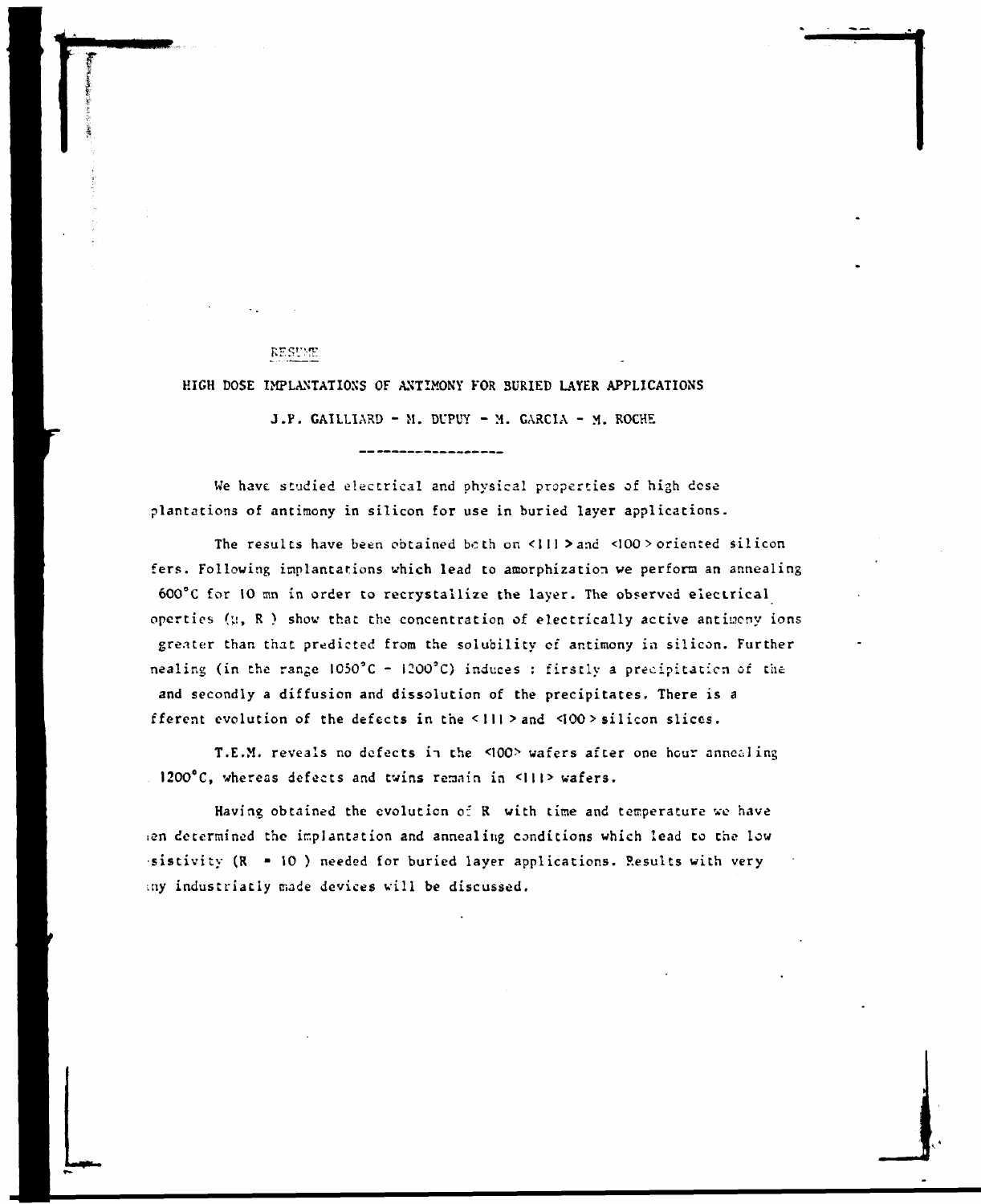## **HIGH DOSE IMPLANTATIONS OF AMTi:«WT FOR BURIED LAYER APPLICATIONS**

**J.P GAILLIARD, M. DUPUY, M. GARCIA\*, J.C. ROUSSIN LETI-CENC - 85 X - 38041 GRENOBLE - France** 

**M. ROCHE** 

THOMSON - SESCOSEM - 38120 ST EGREVE - France

**Low resistance layers, n type, typically 10 to 20 Q per square, are of utmost importance in integrated circuit technology. In order to get a high density of integration the extension of the layer must be limited in depth. The layer must also present few defects in order to lead to a covering epitaxial layer of high quality. In addition, the dopant in the low resistance buried layer should not diffuse too freely and contaminate the upper epitaxial film. This last condition leads us to eliminate phosphorus as a doping impurity, and antimony looks to be the most promising impurity although arsenic, up to now, has been extensively used because the predeposition step in a furnace is easier. Ion implantation with the new high current machines allows us to overcome this drawback. This paper presents results concerning the realization of low resistance layers using antimony implantation, the effect of heat treatments on some electrical parameters and the evolution of crystalline defects in these layers. Examples of industrial applications will be given.** 

## **I EXPERIMENTAL**

**With the aim of making low resistance layers, we limit ourselves to doses from 5.10 cm" up to 10 cm' , Implantations have been performed with a 200-1000 Extrion high current machine. Silicon p**  type. 40  $\Omega$ -cm of <111> or <100> orientations has been used as a **substrate.** 

**After implantation a first annealing, 800\* C - 10 am, has been performed in order to restore the crystailinity of the layer which**  had been amorphized during implantation. After this annealing stage, **resistivity of the layer can be measured using the four point probes** 

**\* Sow at Motorola - Le Mirail BP 3411 - 31023 TOULOUSE - France**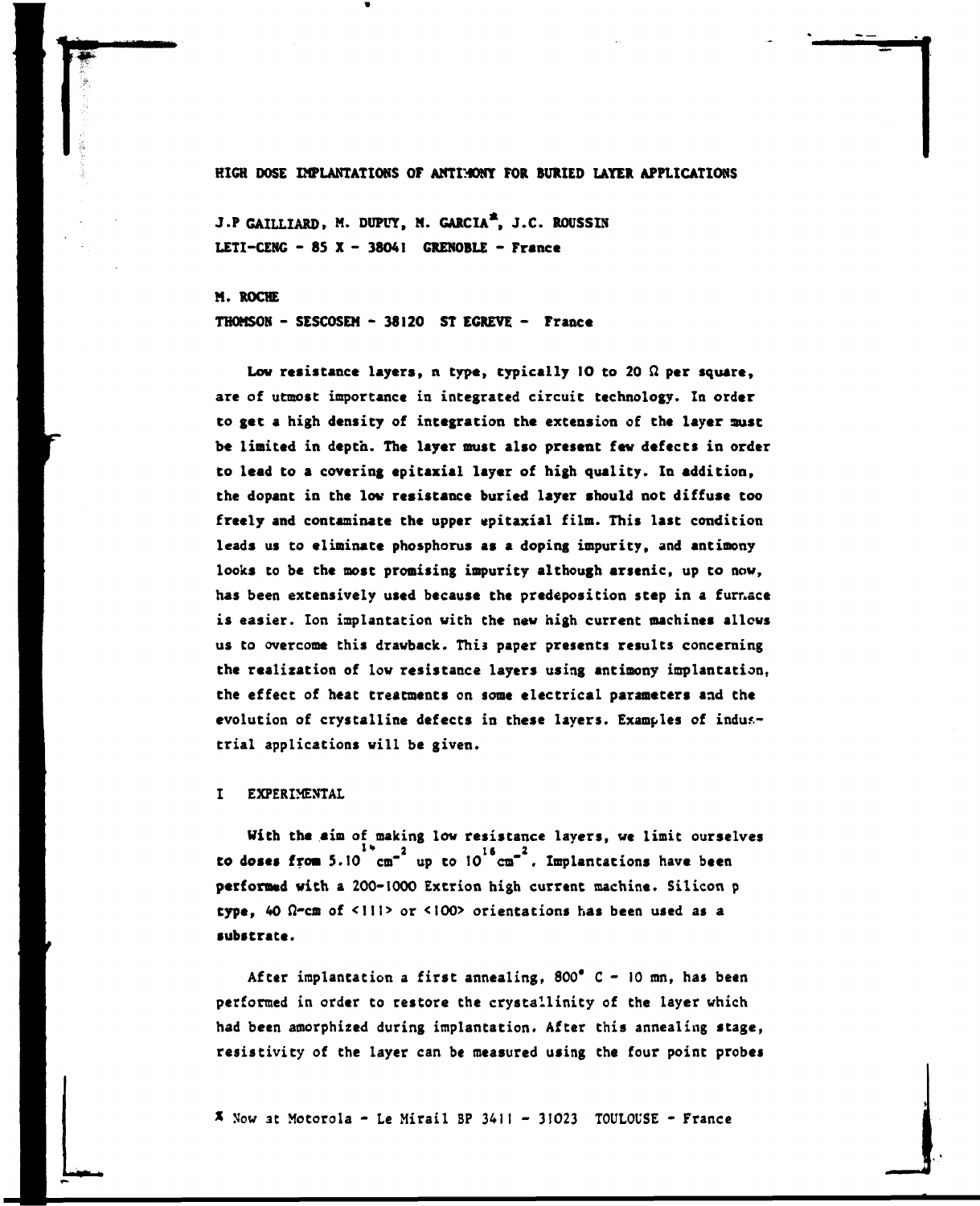method, and we found, whatever the dose used, 50  $\Omega$  <R<sub>n</sub><100  $\Omega$ .

**Starting from these samples we have made isothermal annealings at 1050\*C, 1100'C, IISO'C or I200\*C with time ranging from 10 am to**  50 hours ; after each treatment R<sub>ap</sub>and x<sub>;</sub> were measured. For an anti**mony implanted dose of 3.10 cm- , the junction depth is plotted in figure I as a function of annealing time for different temperatures. In figure 2, we show the annealing curves at 1200\*C for different doses, and in figure 3 at 2.10 cm" for different temperatures.**  For low temperatures, for example at 1050°C (fig. 3) we remark that **a reverse annealing stage is clearly visible.** 

## **II INTERPRETATION**

**The interpretation of the results is presented in term of antimony precipitation in the implanted layer, TEM studies will support this interpretation.** 

**After the initial heat treatment (800°C - 10 an) the amorphous layer has been recryscallized but the duration was not sufficient to allow che supersaturated antimony to precipitate : limit of**  solubility is about 2.10<sup>1</sup> cm<sup>-3</sup> for antimony in silicon to be compared with 5.10<sup>20</sup> cm<sup>-3</sup> antimony in the implanted layer.

The resistance of 50  $\Omega$  per square mentionned previously can be **explained only if we suppose Chat the supersaturated impurity is largly electrically active fl] . When annealing at hight temperature takes place, antimony precipitates and che resistance of che layer**  is increased. The precipitation needs a relatively long time t<sub>p</sub> to  $\frac{1}{2}$  and to evaluated as follow  $\frac{1}{2}$ **occur, which, for 2.10 cm can be evaluated as follow :** 

| $T^{\bullet}$ C | 1050 | 1100         | 1150         | <b>1200</b> |
|-----------------|------|--------------|--------------|-------------|
| $t_{\rm p}$ mn  | 260  | $\approx 40$ | $\approx 25$ | - < 10      |

**For longer annealing cimes diffusion cakes place and che layer can be interpreted as a constant concentration source of antimony,**   $19 - 3$ **wich C <sup>s</sup> • 2.10 cm equal Co che limic of solubilicy. Afcer a cime t,**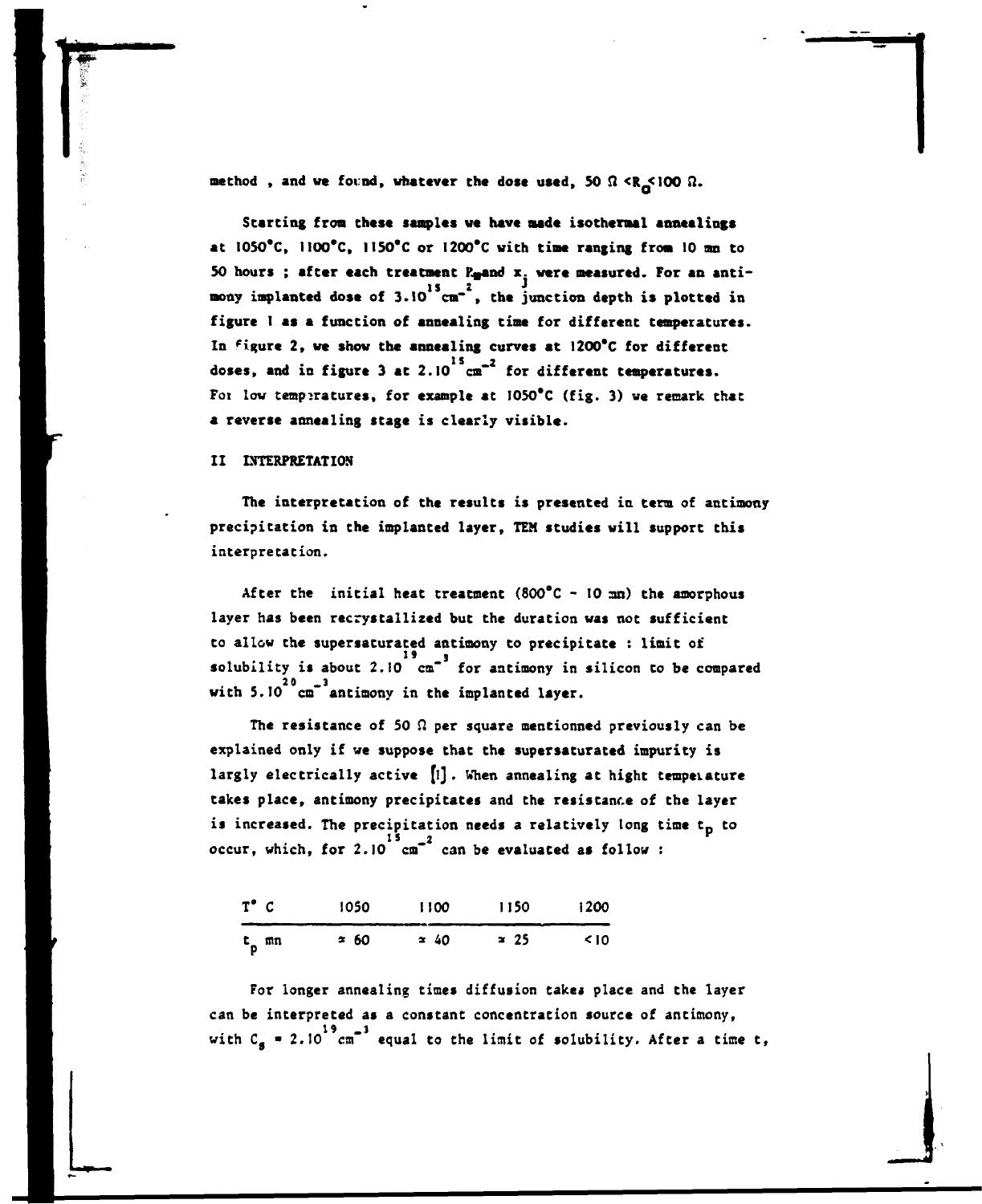**the quantity of impurity which has diffused into the silicon is :** 

$$
Q(t) = \frac{2 C_s}{\sqrt{T}} \sqrt{Dt}
$$

**where D is the diffusivity cf antimony in silicon at the annealing temperature. If Q (t) is electrically active, we have :** 

$$
Q(t) = \frac{1}{R_q q\mu}
$$

So, if we plot  $\frac{1}{R_{\alpha}}$  versus  $\sqrt{t}$ , we should obtain a straight line. **Experimental results (fig 4) support this interpretation, and a detailed analysis of the data gives, for the diffusivity at I200\*C a value of :** 

**<sup>D</sup> I200** *"<sup>2</sup> - ] 0 m \**   $2 \pi^{-1}$   $e^{-1}$  and  $2 \pi 2 \pi^2$ **with y • 100 cm 7 s" and C<sup>s</sup> « 2.10 cm .** 

**This D value, higher than the tabulated ones [2} [3] , should be**  valid at a concentration near the solubility limit. Figure 4 shows that, at 1200<sup>°</sup>C the line bent and  $\frac{1}{R_{\overline{n}}}$  becomes saturated indicating **that all the precipitates have been dissolved. The interpretation we propose looks coherent, and we have confirmed its validity by studies of the layers by transmission electron microscopy.** 

## **Ill TRANSMISSION ELECTRON MICROSCOPY**

**Thin foils (less than 1 ym) are obtained by chemical polishing from the back side. Specimens are observed in a 200 keV microscope equipped with a tilting specimen holder. Stereomicrographs are**  obtained in order to study the three dimentional dislocation arran**gements. Result, are presented for <IOO> and <lll> fubstrate orientations.**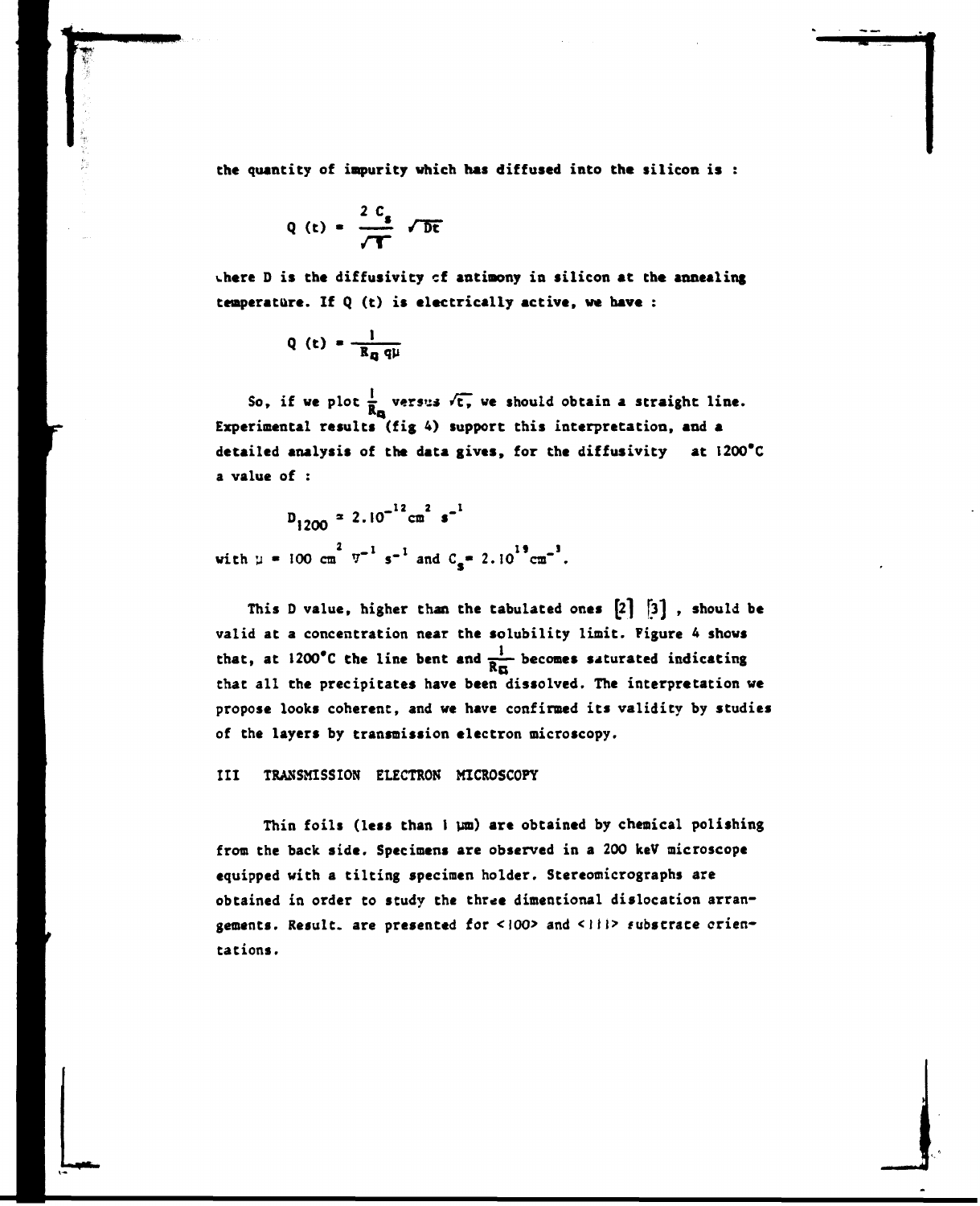# **- <]00> orientation :**

**^** 

After the first annealing (800°C - 10 mm), the implanted layer **exhibits a high density of small defects (less than 500 A) idenrified as dislocation loops. Diffraction patterns obtained from various orientations by tilting, show no extra spots coming from cither antimony precipitation or twins.** 

Figure 5 (a) is typical of a specimen implanted at 2.10<sup>15</sup>cm<sup>-2</sup> and **annealed at 1050\* C for 10 ran. Three kinds of dislocation loops are present : Frank loops (arrowed A, Burgers vectors**  $\frac{1}{3}$  **<111>), perfect** loops (arrowed B, Burgers vectors  $\frac{1}{2}$  <110>, situated in inclined  $\{110\}$ **planes, and eventually large loops laying in the (100) plane parallel to the surface. The corresponding diffraction pattern exhibits rings due to the presence of fine antimony precipitates (MOO A in diameter).** 

**As the annealing goes on, three phenomena are observed. First of all, the size and density of the loops A and B are decreased. These loops finally disappear after approximatly 30 mn. Secondly, the loops C grow up and reach a critical size of approximatly I** *\m* **allowing an interaction and a reorganization of these defects. Thirdly, the**  antimony precipitation becomes more important. After a 60 mm annea**ling time (figure 5 (b) ) , it can be noticed that A and B defects are not present any more. The interaction of C defects leads to the formation of a dislocation network. Antimony precipitations are clearly visible on this picture. For longer annealing times, diffusion of antimony induces the dissolution of precipitates. The dislocation network itself reaches the surface by gliding and vanishes As an example, a 1200\* C - 5 hours annealing, leads to a layer free**  from crystalline defects (implanted dose : 2.10<sup>15</sup> cm<sup>-2</sup>).

# - 1112\_orientation :

**After the first annealing (800°C - 10 mn) the implanted layer presents a great density of dislocation loops. But, in addition, numerous micro-twins are detected. They are generated during the «crystallization of the amorphous layer. It is thought that these micro-twins, which are very stable, play an important role towards** 

**J**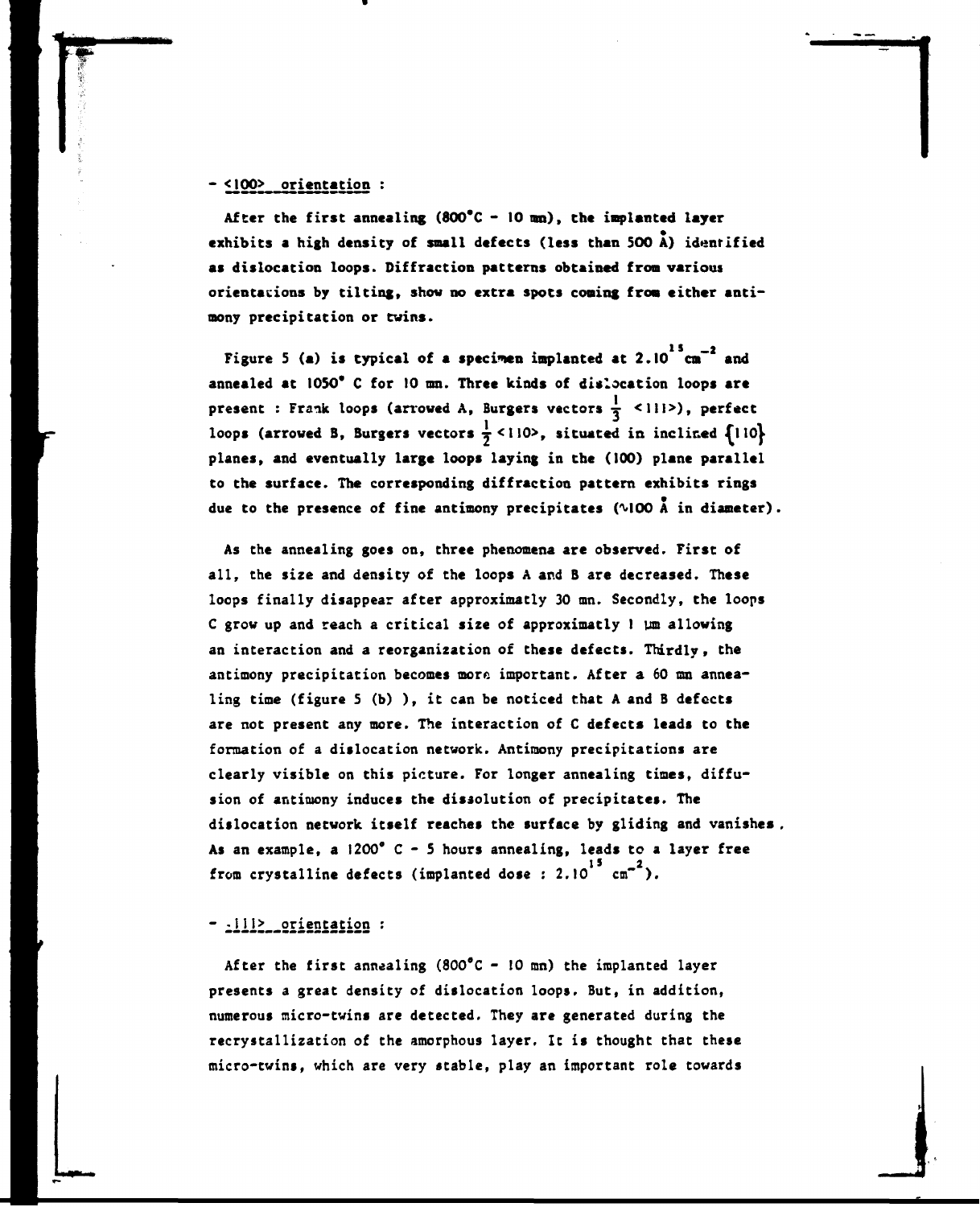**the annealing of defects. It is a natter of fact that these twins inhibit the gliding of dislocations thus preventing them from reaching the surface to annihilate. Figure 5 (c) shows islands of defects after a 1050\* C - 10 an annealing. These tangles of defects remain even after a longer time annealing of 1200\* C - 60 mn (fig S d) where micro-twins are still present. As far as antinony precipitation is concerned no significative difference is noticed between <I00> and <III> silicon.** 

**This TEM study points out that residual defects are much more difficult to eliminate if <1II> silicon orientation is used compared to <IOO>. If one considers that the realization of an epitaxial layer is easier for a <100> orientation and takes place at a lower temperature than for <111> , it is rather surprising to notice that all the devices are traditionally realized on <I11> wafers.** 

## **IV APPLICATIONS**

**The principal features of antimony implantation bsing understood, ve proceed to the realization of devices with an antimony buried layer. To determine the conditions of implantation and annealing ve**  use the diagram presented in fig 6. Choosing the desired R<sub>Q</sub> and x<sub>i</sub> **leads co a dose and an annealing temperature. The second quadrant gives us the necessary time of heac treatment ; and the third quadrar.t shows us if this time is sufficient in order to get a precipitate free layer. This is not the case for point J, but this is the case for point K which was choosen at such a high temperature in order not to modify the traditionnal diffusion temperature used at Thomson in the fabrication of the operational amplifier SFC 2776. Antimony buried layer have also been used for che LF 155 operational amplifier with J.FET input. Finally audio 20 W amplifiers have also been processed**  in this case antimony dose was as high as  $5.10^{10} \text{cm}^2$  to get  $R_{\text{m}} = 10 \Omega$ . **The main results obtained with these devices are a high reproducibility and homogeneity of the low resistance layer and a good quality of the epitaxial layer grown upon it.**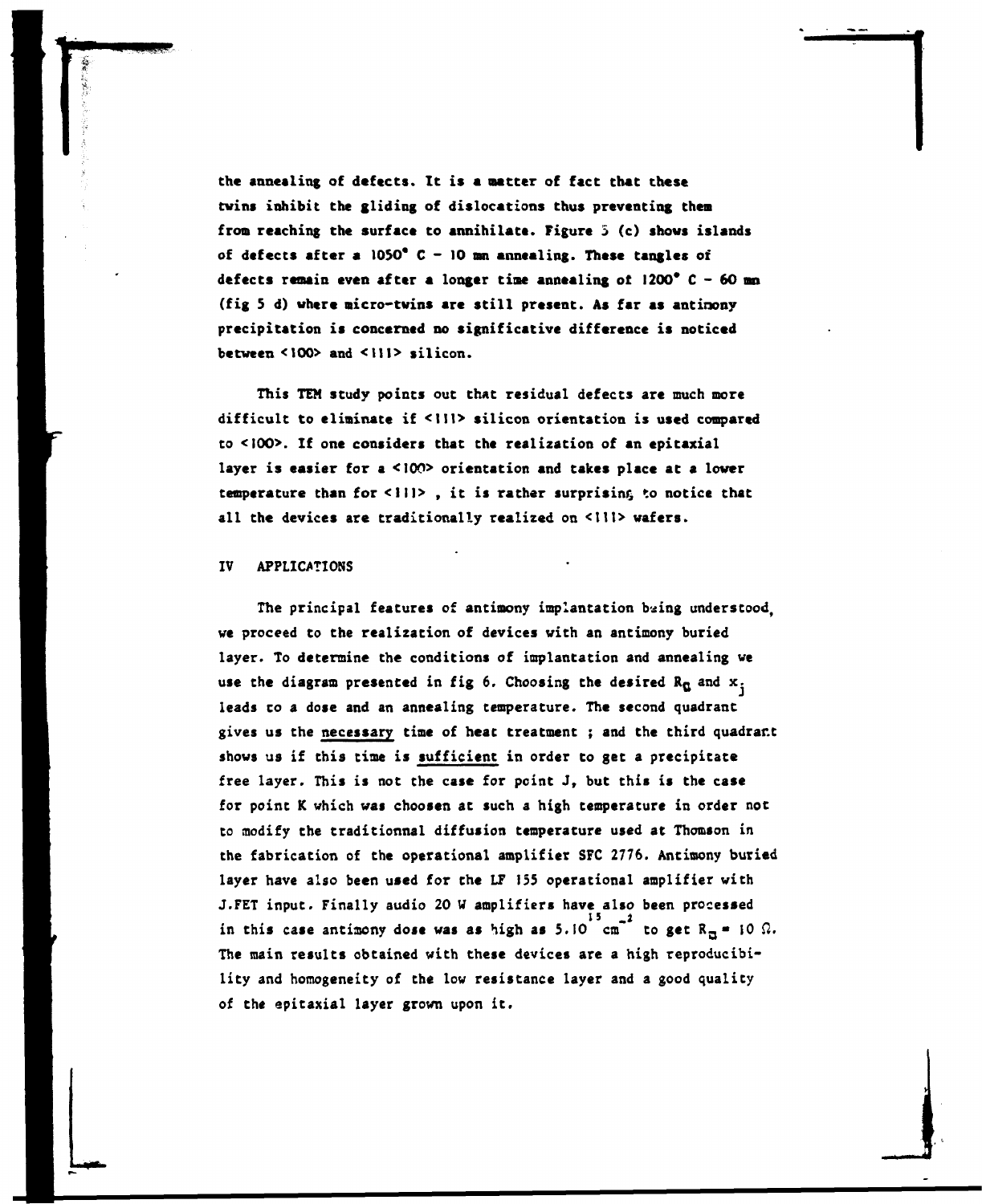#### **V CONCLUSION**

**In this paper we have shown the principal features of high doses antimony implantation, and we have given a simple explanation in term of antimony precipitation. TEH studies support this explanation and show futhermore, that <I00> orientation presents less defects than <1II>. Finally introduction of antimony predeposition by ion implantation in the industrial process of devices fabrication leads to a good reproducibility and increases the yields.** 

## **BIBLIOGRAPHY :**

- **1 M.D. MATTHEWS J. Mat. Scien. 4. 997 (1969)**
- **2 J.J. ROHAN N.E. PICKERING J. KENNEDY J. Elec. Soc. 106. 705 (1959)**
- **3 C.S. FULLER J.A. DITZENBERGER J. Appl. Phys. 27. 554 (1956)**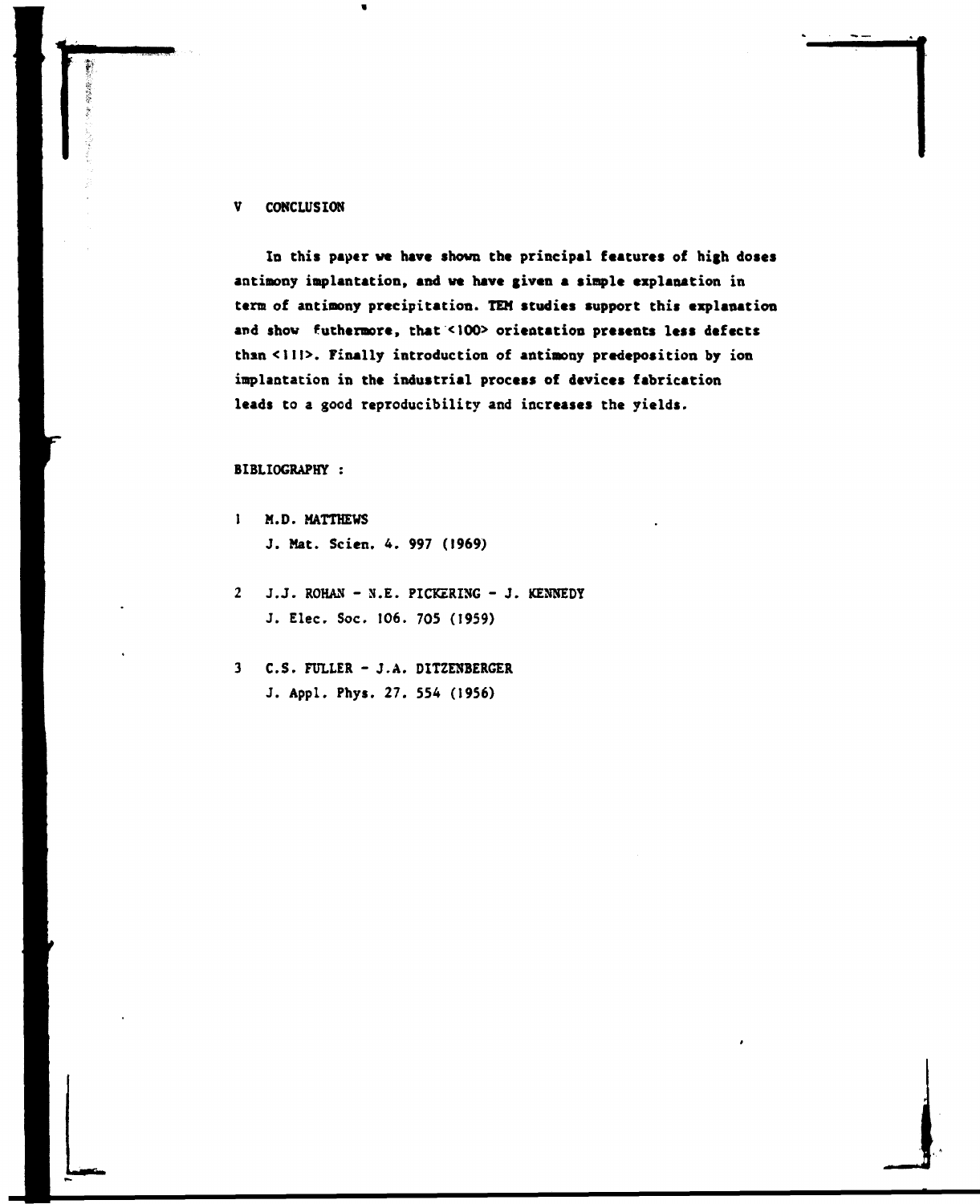

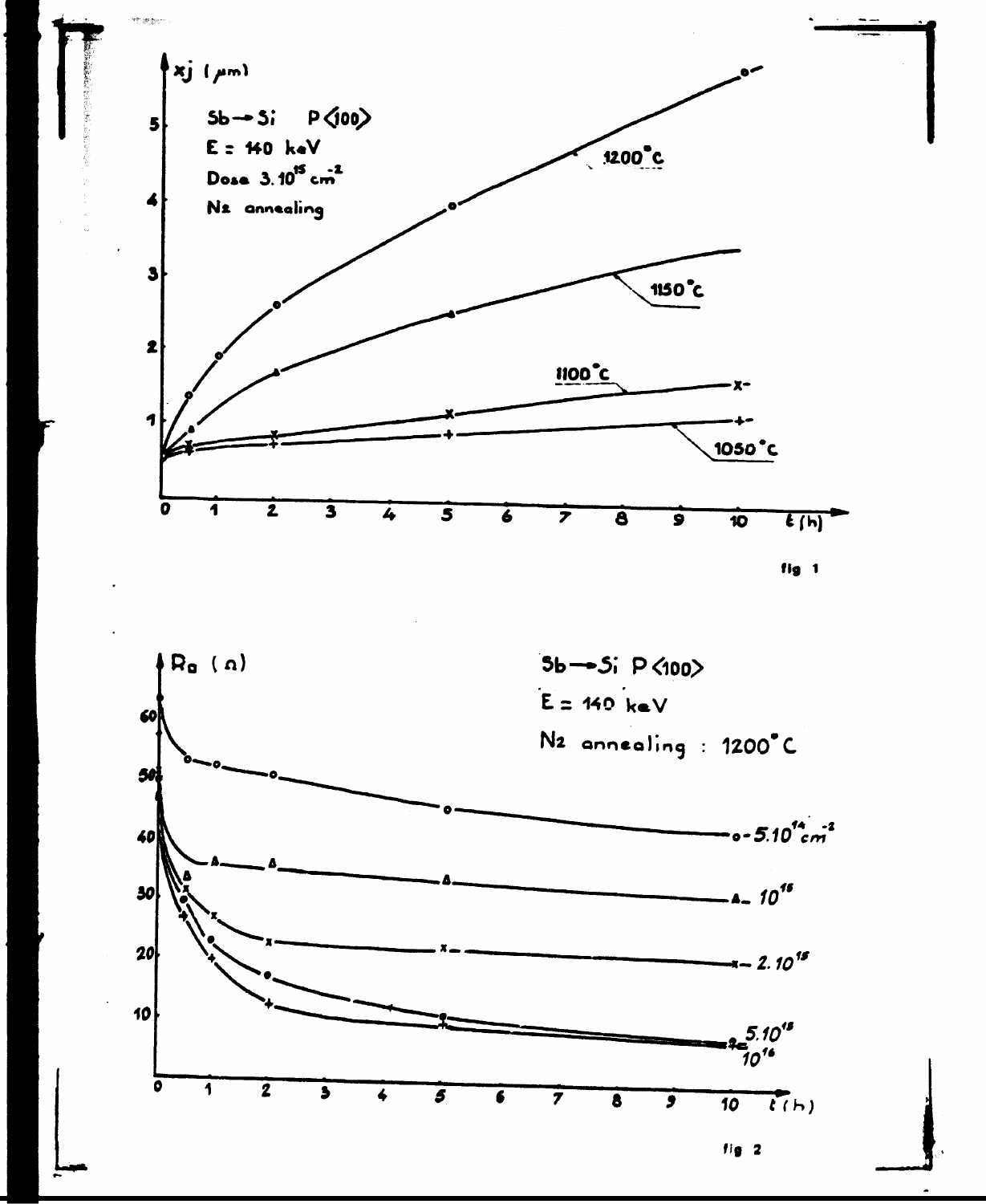

1.512 1999

fig 4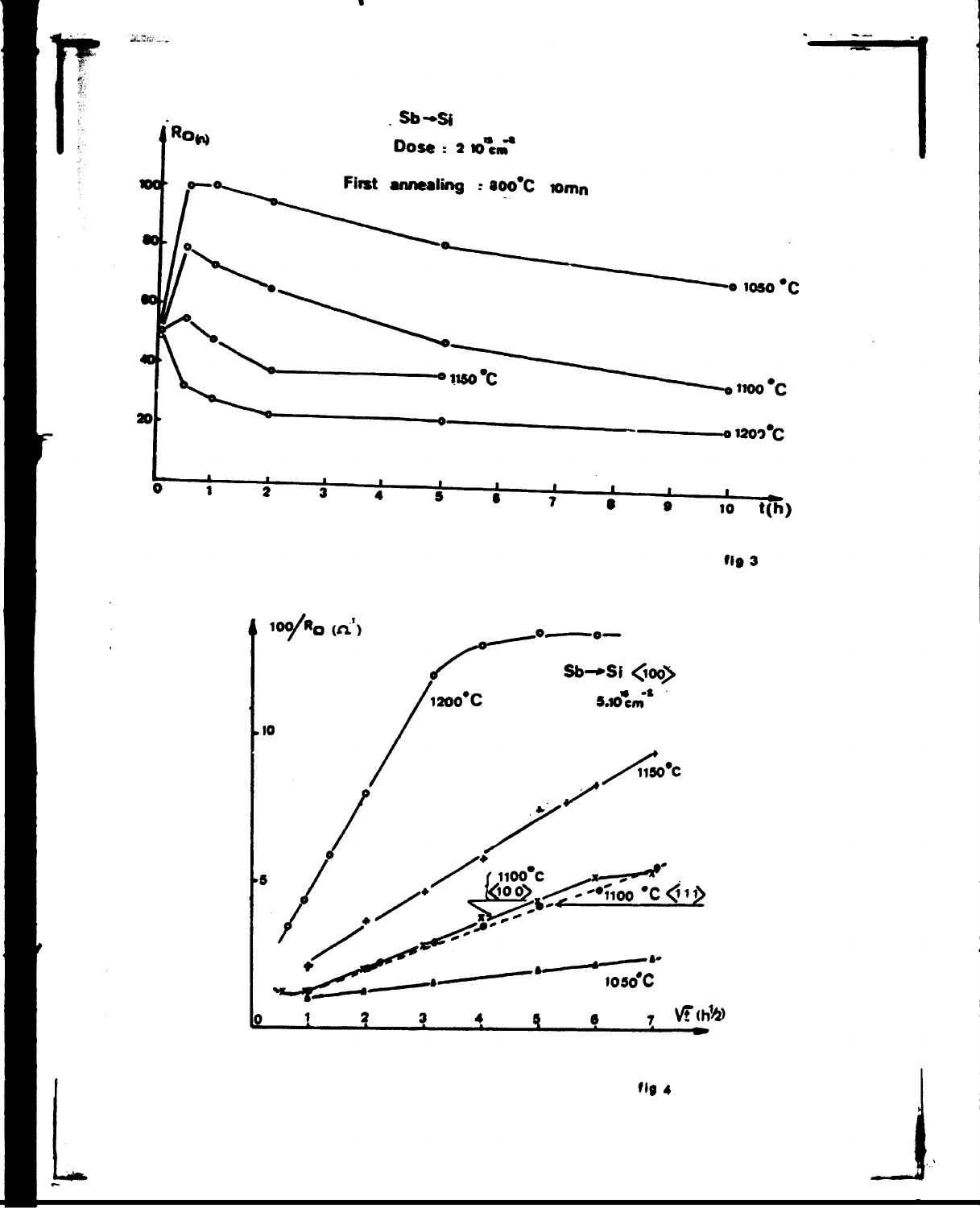